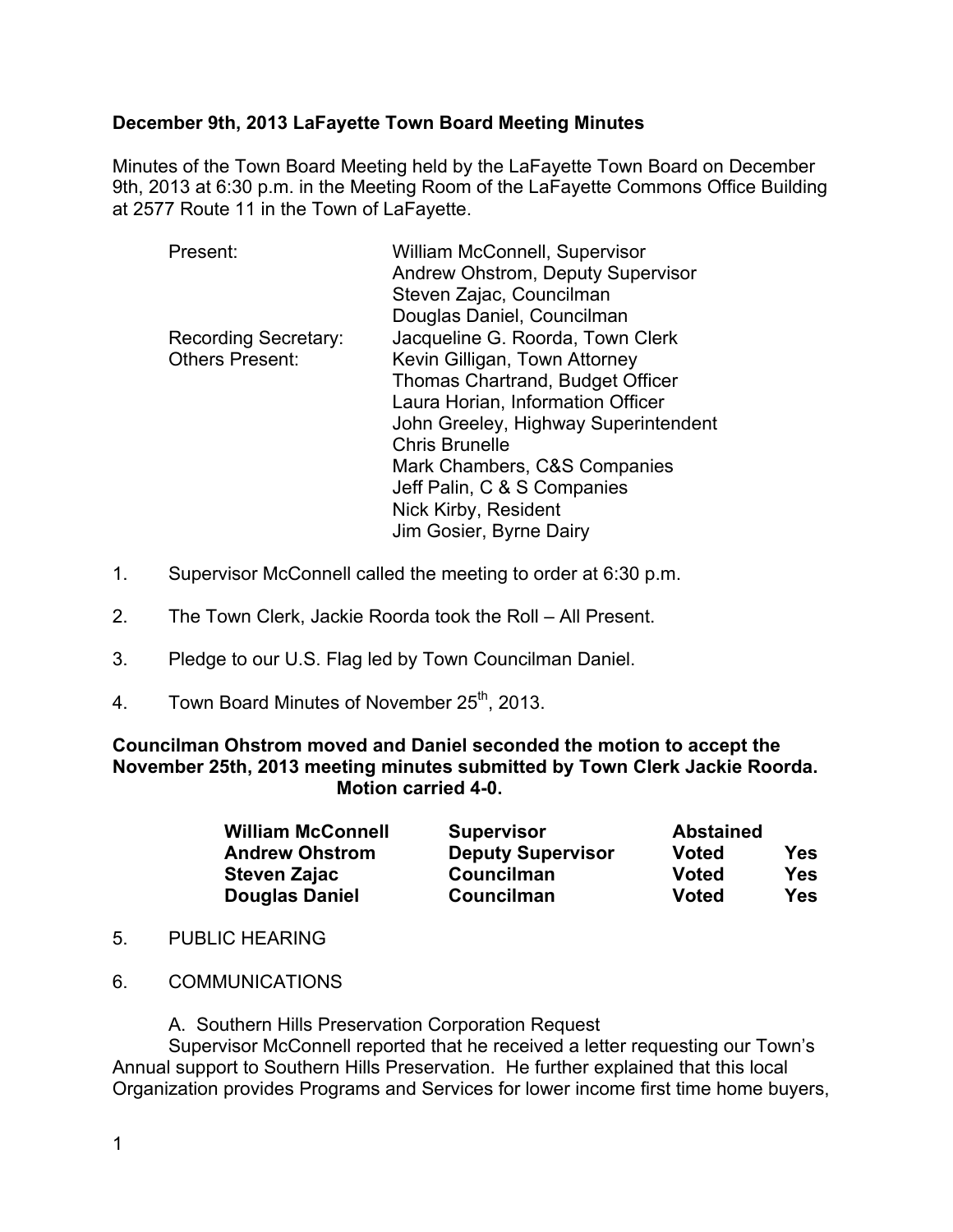home improvements, etc. in LaFayette and surrounding communities. Tom Chartrand advised that since it has already been determined for the 2014 Budget a Voucher in the budgeted amount of \$2,500 may be submitted in 2014.

B. Supervisor McConnell advised that the Board received a formal letter from Planning Board Chairman Jim Nakas after the November 19<sup>th</sup> Planning Board Meeting. McConnell asked Attorney Gilligan to give a brief summary of the letter and steps necessary to proceed. Gilligan explained that the Planning Board made a very favorable recommendation for the proposed change of zoning for the parcel currently owned by Route 20 Crossroads Corp. for the proposed use as a Byrne Dairy Grocery Store with fueling facilities. The letter also reflects their approval of the final development plan and zone change for a Commercial Planned Development District.

Attorney Gilligan advised that the Planning Board was being removed from the EAF as an involved agency, as the Codes Officer intends to handle the subdivision on an Administrative basis. The next steps in the process are to name the Town Board as the lead agency, issue lead agency notice to the involved agencies, see if there are any challenges to the Town swerving as lead agency. This should be accomplished by the 1/13/2014 Town Board meeting. A proposed resolution has been circulate to the Board which introduces the zone change, undertake the initial SEQR determinations and schedules a public hearing for the January meeting. After discussion, the following resolution took place.

#### **TOWN BOARD RESOLUTION**

Andrew Ohstrom introduced a proposed Zoning Ordinance Amendment relating to the amendment of Article I, Section "C" to amend the Zoning Map and Change the Zoning District Classification of Certain Specified Properties from Hamlet District to Commercial Planned Development District in and for the Town of LaFayette which was seconded by Steven Zajac:

**WHEREAS,** no other agency has the legal authority or jurisdiction to

approve or directly undertake the adoption of an Ordinance in the Town of LaFayette.

#### **NOW, THEREFORE,** it is

**RESOLVED AND DETERMINED**, that the other involved agencies are: Onondaga County Department of Health (water and septic), NYS Department of Transportation, NYS Department of Environmental Conservation. The Town Board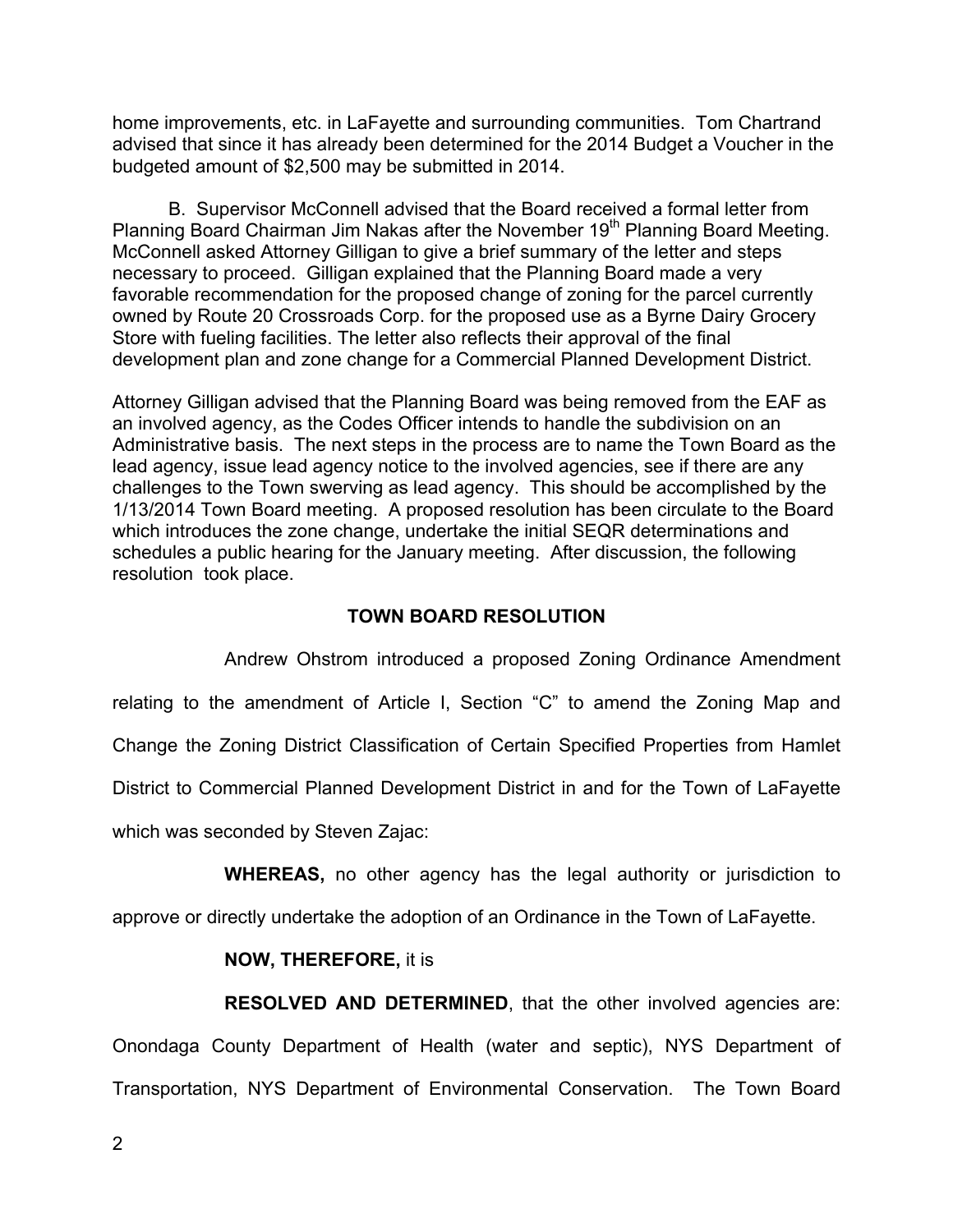shall act as lead agency, that this proposed legislation is an Type I action for purposes of SEQR pursuant to 6 NYCRR §617.4(b)(8); and it is further

**RESOLVED AND DETERMINED**, that the amendment under consideration would result in a zone change from Hamlet District to a Commercial Planned Development District permitting the construction of a retail grocery store and fueling facility; and it is further

**RESOLVED AND DETERMINED,** that the Ordinance attached hereto is hereby introduced for the Town Board's consideration; and it is further

**RESOLVED AND DETERMINED**, that the Town Board shall conduct a public hearing as to the adoption of this proposed Ordinance amendment at the LaFayette Town Hall located at 2577 Route 11, LaFayette, New York on January 13, 2014, at 6:30 p.m. or as soon thereafter as the matter can be heard, at which time all persons interested on the subject shall be heard.

The question of the adoption of the foregoing resolution was duly put to a vote and upon roll call, the vote was as follows:

| <b>William McConnell</b> | <b>Supervisor</b>        | Voted        | <b>Yes</b> |
|--------------------------|--------------------------|--------------|------------|
| <b>Andrew Ohstrom</b>    | <b>Deputy Supervisor</b> | <b>Voted</b> | Yes        |
| <b>Steven Zajac</b>      | Councilman               | Voted        | Yes        |
| <b>Douglas Daniel</b>    | Councilman               | <b>Voted</b> | Yes        |

The foregoing resolution was thereupon declared duly adopted.

#### **DATED: December 9, 2013**

Supervisor McConnell requested Chris Brunelle to give an update.

Chris Brunelle of Sonbyrne advised that he has spoken with NYS Dept. of Transportation Engineer whom informed him that the request for a Five (5) year Accident Report for the Route 20 area of the Proposed Byrne Dairy is near completion and he should have the written report within a few days. Supervisor McConnell requested that a copy of said report be sent to the Town Board when it is received.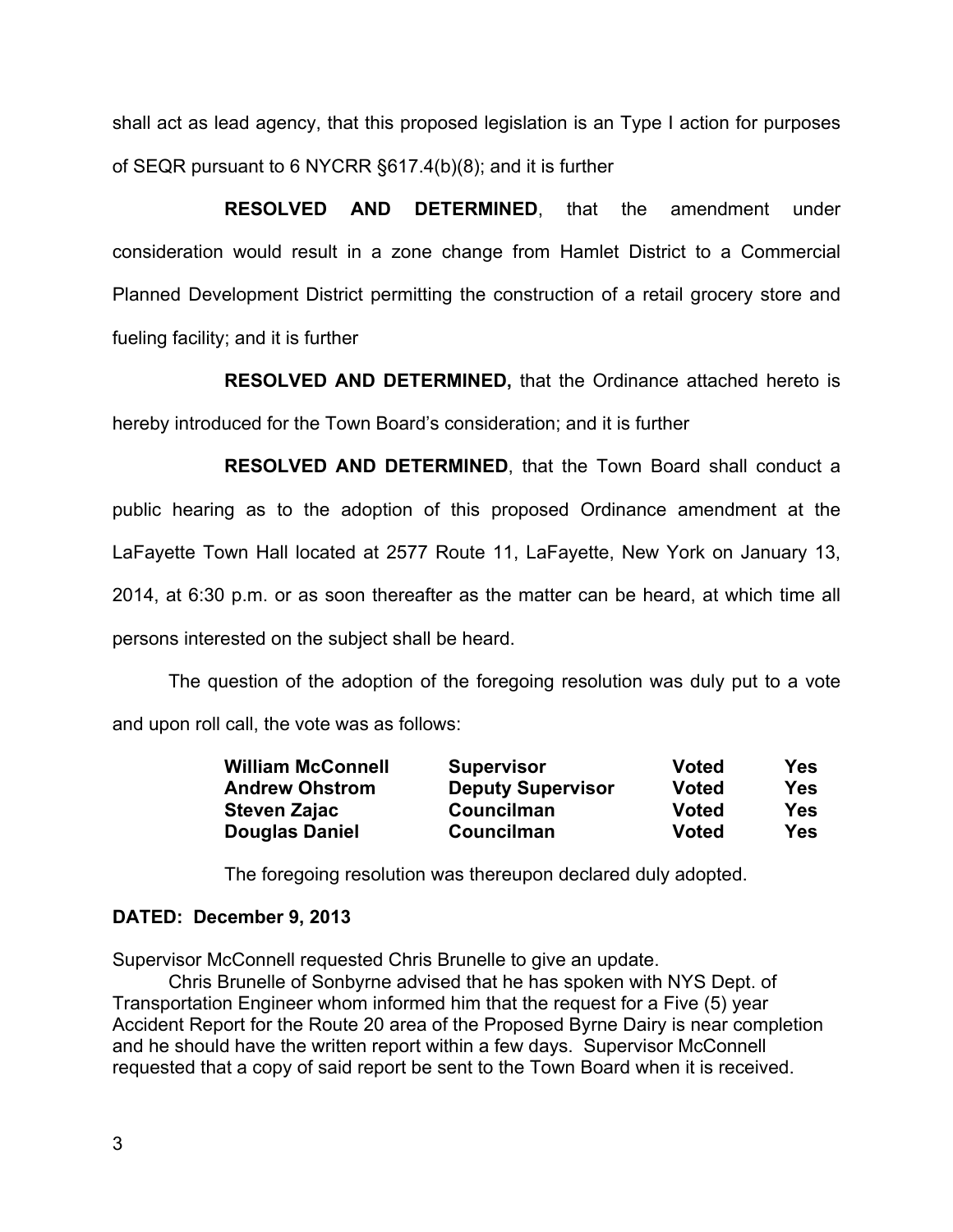Brunelle also reported that he should be getting the well and septic report soon and he will get a copy of those reports to the Town Board, as well.

## C. Highway Garage update

Superintendent McConnell introduced Mark Chambers and Jeff Palin of C & S Companies and requested their update with regard to the Proposed Highway Garage Project. They advised that on December  $11<sup>th</sup>$  or  $12<sup>th</sup>$  the Geo-tech drilling samples will be done and the report will most likely be completed a week and a half later.

The SEQR/Long Form and the traffic study should also be completed in approximately one week.

Supervisor McConnell reviewed the Timeline and events; Part 1: SEQR to be completed; naming the LaFayette Town Board as the Lead Agency; present work on possible grants and reducing costs; and working on the Title Report. At the February 10<sup>th</sup>, 2014 Town Board Meeting the SEQR Determination should be totally complete.

 Jeff Palin advised that they have looked at six (6) possible grants and of the 6, two (2) are feasible and realistically one will be viable.

Supervisor McConnell advised Information Officer, Laura Horian that he will draft an invitation for the March Newsletter inviting the public to voice comments and questions at the Presentation by C & S Companies, to be held in the future in the High School Auditorium. He then applauded C & S Company for all their work and efforts put forth so far on the Highway Garage Project.

Highway Superintendent Greeley advised that most of the feedback he has received from the Public is consistent in that the opinion is to do it right the first time by planning for future growth and not have a need in future years for additions. He is confident the C & S representatives, Mark Chambers and Jeff Palin will do a great presentation for the public and be able to answer any questions brought forth.

F. Contract to Purchase southern ½ of Maple Grove by David Sandwick and Robin Weston.

# **Resolution**

# **Town of LaFayette Town Board December 9, 2013 Sandwick/Weston, Maple Grove Drive Authorization to Convey Southern ½ of Maple Grove Drive, a Paper Street, to Sandwick/Weston, Subject to Permissive Referendum**

Moved by: Andrew Ohstrom Seconded by: Steven Zajac

**WHEREAS,** David Sandwick and Robin Weston, the owners of property at 5885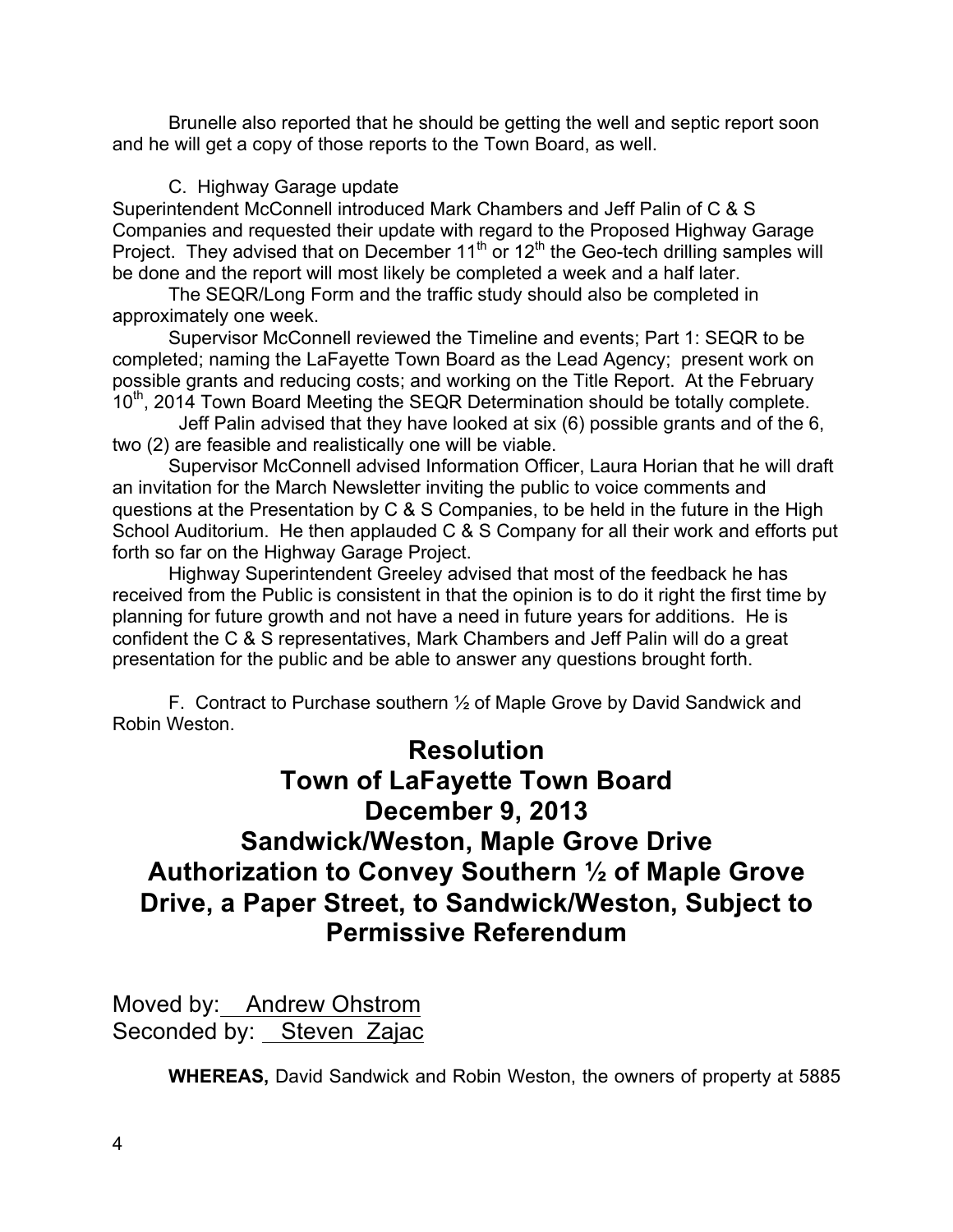Sugar Bush Drive have petitioned this Board to purchase portions of an adjacent paper street known as Maple Grove Drive in the Town of LaFayette; and

**WHEREAS,** the Town has checked with its various departments, being told that this section of Maple Grove Drive is a paper street, was never opened, is not used by the Town and is not needed for Town purposes; and

**WHEREAS,** another adjoining parcel to Maple Grove Drive is owned by Mr. Robert Ashford and Ms. Michelle Courtney at 5895 Sugar Bush Drive, that they have no objections to the present petition and, in fact will be petitioning the Town to acquire the northern ½ of the Maple Grove Drive paper street, as it runs between 5885 and 5895 Sugar Bush Drive; and

**WHEREAS**, the Town is willing to sell the southerly ½ portion of Maple Grove Drive at this location to Mr. Sandwick and Ms. Weston, providing the Town is properly compensated therefore and provided further that they pay for any and all expenses related to the transaction; and

**WHEREAS**, the Town and Sandwick/Weston have agreed upon a purchase price of \$3,900 for the above-described parcel.

#### **NOW THEREFORE BE IT**,

**RESOLVED AND DETERMINED**, that the Town Board will act as lead agency, there are no other involved agencies, this is an unlisted action and, after reviewing the proposal and the short EAF completed in connection with this action, the Board finds that there will be no adverse environmental impacts and therefore renders a negative declaration for purposes of SEQR; and it is further

**RESOLVED AND DETERMINED**, that the Town Board hereby authorizes the

5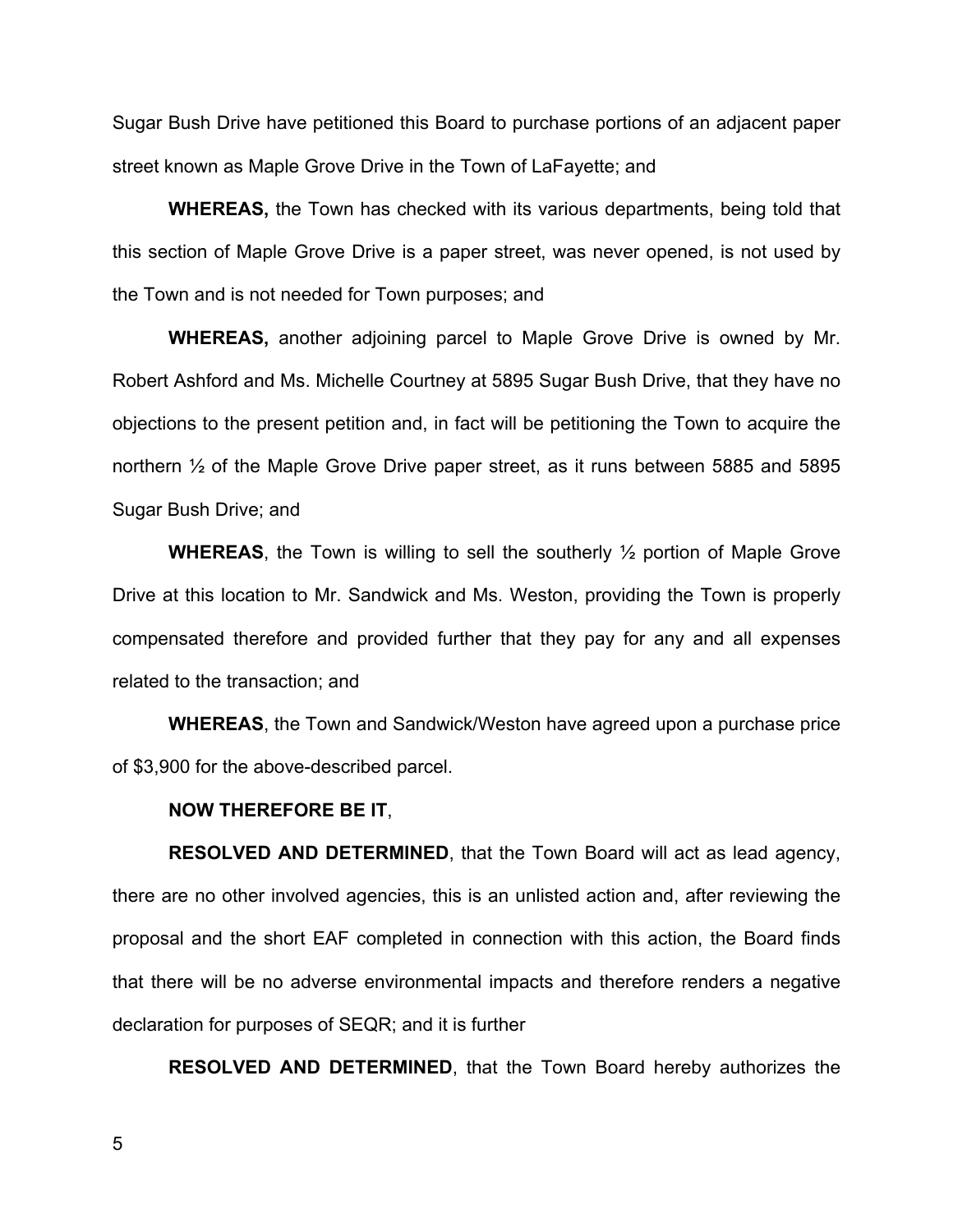sale of the southern ½ portion of Maple Grove Drive (a paper street), fronting on Sugar Bush Drive to David Sandwick and Robin Weston, owners of the adjacent parcel at 5885 Sugar Bush Drive, by quitclaim deed as more fully described in Schedule "A", and further authorizes the Supervisor to sign a proposed contract for sale with Mr. Sandwick and Ms. Weston; and it is further

**RESOLVED AND DETERMINED**, that Mr. Sandwick and Ms. Weston shall pay to the Town of LaFayette, the sum of \$3,900.00 in compensation therefore; and it is further

**RESOLVED AND DETERMINED,** that this approval is conditioned upon Mr. Sandwick and Ms. Weston reimbursing the Town for all of its costs incurred connection with this transaction, including but not limited to the Town's attorneys' fees and public notices; and it is further

**RESOLVED AND DETERMINED** that the Town Supervisor is authorized to take any actions and sign any documents necessary to give full force and effect to this resolution; and it is further

R**ESOLVED AND DETERMINED**, that the conveyance is conditioned upon Mr. Sandwick and Ms. Weston submitting an application for subdivision to the Town to add this parcel to their current property at 5885 Sugar Bush Drive and concluding such action; and it is further

**RESOLVED AND DETERMINED**, that this conveyance of Town land is subject to permissive referendum.

The question of the foregoing Resolution was duly put to a vote and, upon roll call, the vote was as follows: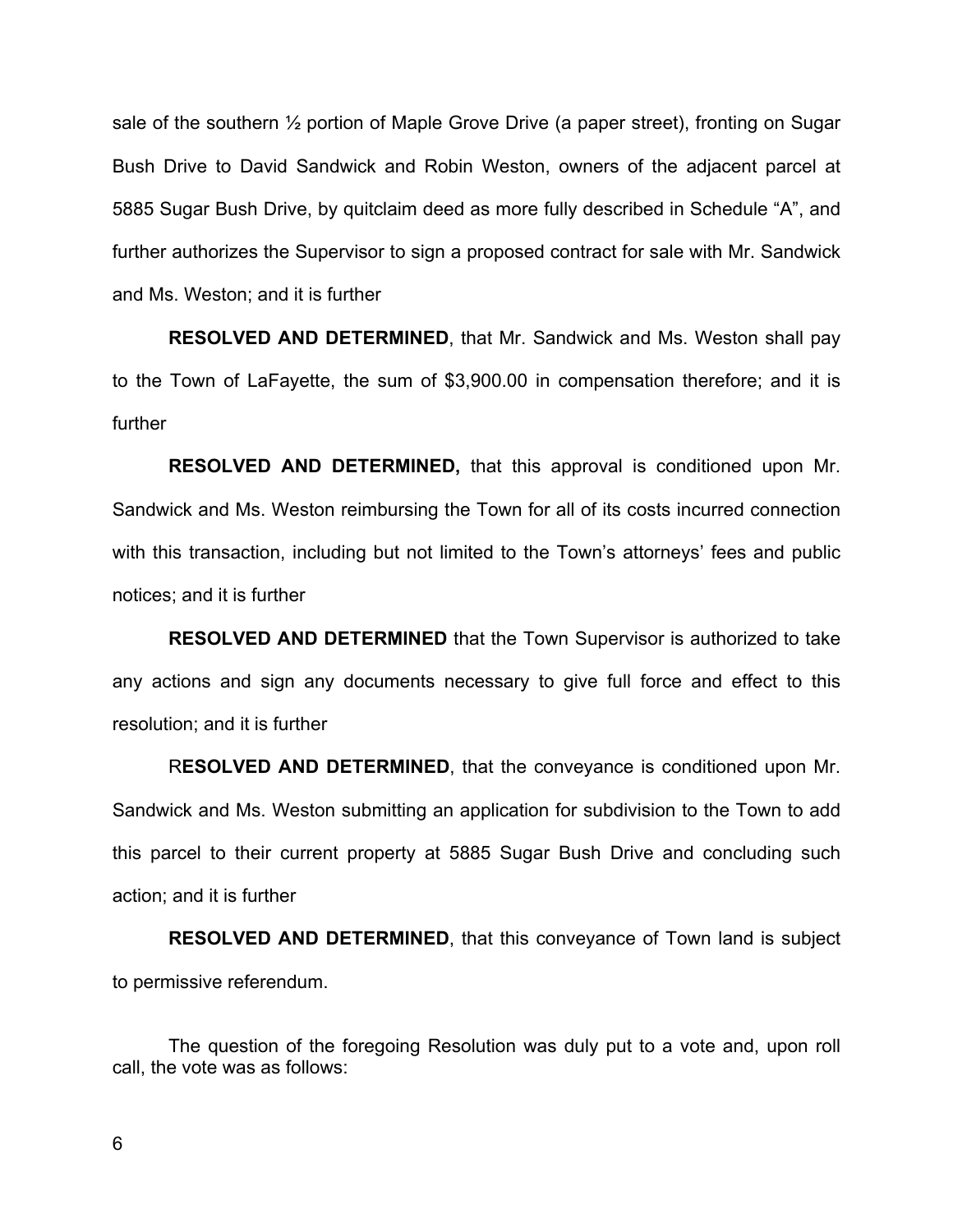| <b>Douglas Daniel</b>    | Councilman        | Voted        | Yes |
|--------------------------|-------------------|--------------|-----|
| <b>Andrew Ohstrom</b>    | Councilman        | <b>Voted</b> | Yes |
| Steven J. Zajac          | Councilman        | <b>Voted</b> | Yes |
| <b>William McConnell</b> | <b>Supervisor</b> | <b>Voted</b> | Yes |

### **The foregoing Resolution was thereupon declared duly adopted.**

#### **DATED: December 9, 2013**

G. Contract to Purchase – Northern ½ of Unused Portion of Maple Grove Drive, a Paper Street, to Robert Ashford and Michele Courtney. Attorney Gilligan advised that he has done the initial paperwork and will have the Resolution, subject to Permissive Referendum ready at the January  $13<sup>th</sup>$ , 2014 meeting.

H. Supervisor McConnell advised that he received a very nice thank you card from Budget Officer Tom Chartrand for the donation the Board Members and Clerk sent to Francis House in memory of his mother.

- 7. SPECIAL REPORTS
- 8. REPORTS
	- A. Departmental
		- 1. Assessors
		- 2. Building and Zoning Code Enforcement

Supervisor McConnell advised that Code Officer Lamson submitted a letter requesting the Town Board appoint Nick Kirby as his Deputy. McConnell also advised that Code Officer Lamson advised that he wishes to appoint Town Councilor Steve Zajac as a back-up Enforcement Officer and would ask that the Board authorize the expenses for classes needed to qualify them both for these positions.

**Councilman Ohstrom moved and Daniel seconded the motion appointing Nick Kirby as Deputy Code Enforcement Officer and Councilman Steve Zajac as a back-up Code Enforcer. Motion carried 3-0 with 1 abstention.**

| <b>William McConnell</b> | <b>Supervisor</b>        | <b>Voted</b>     | <b>Yes</b> |
|--------------------------|--------------------------|------------------|------------|
| <b>Andrew Ohstrom</b>    | <b>Deputy Supervisor</b> | Voted            | Yes        |
| Steven Zajac             | Councilman               | <b>Abstained</b> |            |
| <b>Douglas Daniel</b>    | Councilman               | Voted            | Yes        |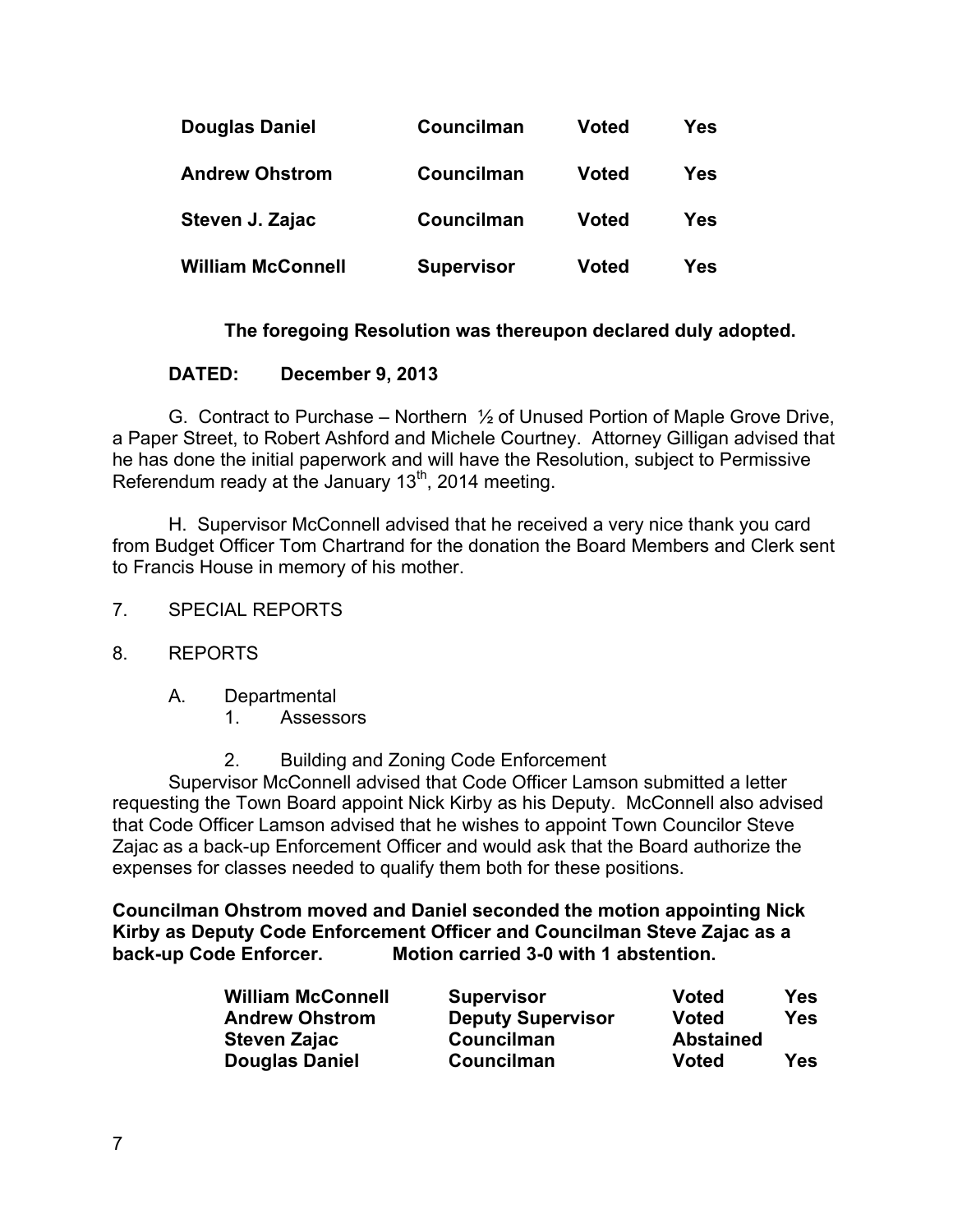**Supervisor McConnell moved and Ohstrom seconded the motion authorizing the expenses for Building and Code Enforcement qualifying classes for Nick Kirby and Steve Zajac, the amount not to exceed \$500.00. Motion carried 3-0 with 1 abstention.**

| <b>William McConnell</b> | <b>Supervisor</b>        | <b>Voted</b>     | Yes        |
|--------------------------|--------------------------|------------------|------------|
| <b>Andrew Ohstrom</b>    | <b>Deputy Supervisor</b> | Voted            | Yes        |
| <b>Steven Zajac</b>      | Councilman               | <b>Abstained</b> |            |
| <b>Douglas Daniel</b>    | <b>Councilman</b>        | Voted            | <b>Yes</b> |

Supervisor McConnell then introduced Deputy Building and Code Enforcement Officer, Nick Kirby, welcomed him aboard and advised that his start date is scheduled for January 1, 2014. Kirby thanked the Board for his appointment and stated that he looks forward to this position and working in the Town of LaFayette, especially since he recently purchased his home in LaFayette.

McConnell reported that Code Officer Lamson submitted a letter of request for transfer of \$1,000.00 in order to purchase a new computer as his present computer is very old, obsolete and he is unable to download and save certain permits, etc. needed. Budget Officer Chartrand advised that he has this transfer ready and may be approved within the same motion as others transfers. Motion held at this time.

3. Communications/Information – Information Officer, Laura Horian advised that instead of 4, there will be 6 issues of the Community Letter beginning in January which will assist in getting news to the Residents. She also advised that the website is moving along and she is appealing for good, high resolution photos of the town to add to the website. Councilman Ohstrom suggested that Knowlton Foote may have some great photographs of the Town.

Supervisor McConnell thanked Laura for her work and advised that the newsletter and website will feature items regarding the State of Town Assessment, Hamlet Revitalization, and State Allocated Funds for the project to reconfigure and realign the intersection of Route 11 and Route 20, Highway Garage Project, Byrne Dairy Project, etc. He also advised that Councilman Zajac is presently working on the best use for Grant moneys for Stafford Park and Stafford Park Grant.

4. Dog Control

# 5. Highway Superintendent

Mr. Greeley submitted the following written report and discussed the items directly relating to his report:

Snow and Ice ops: Treated Town roads 11 times since last meeting...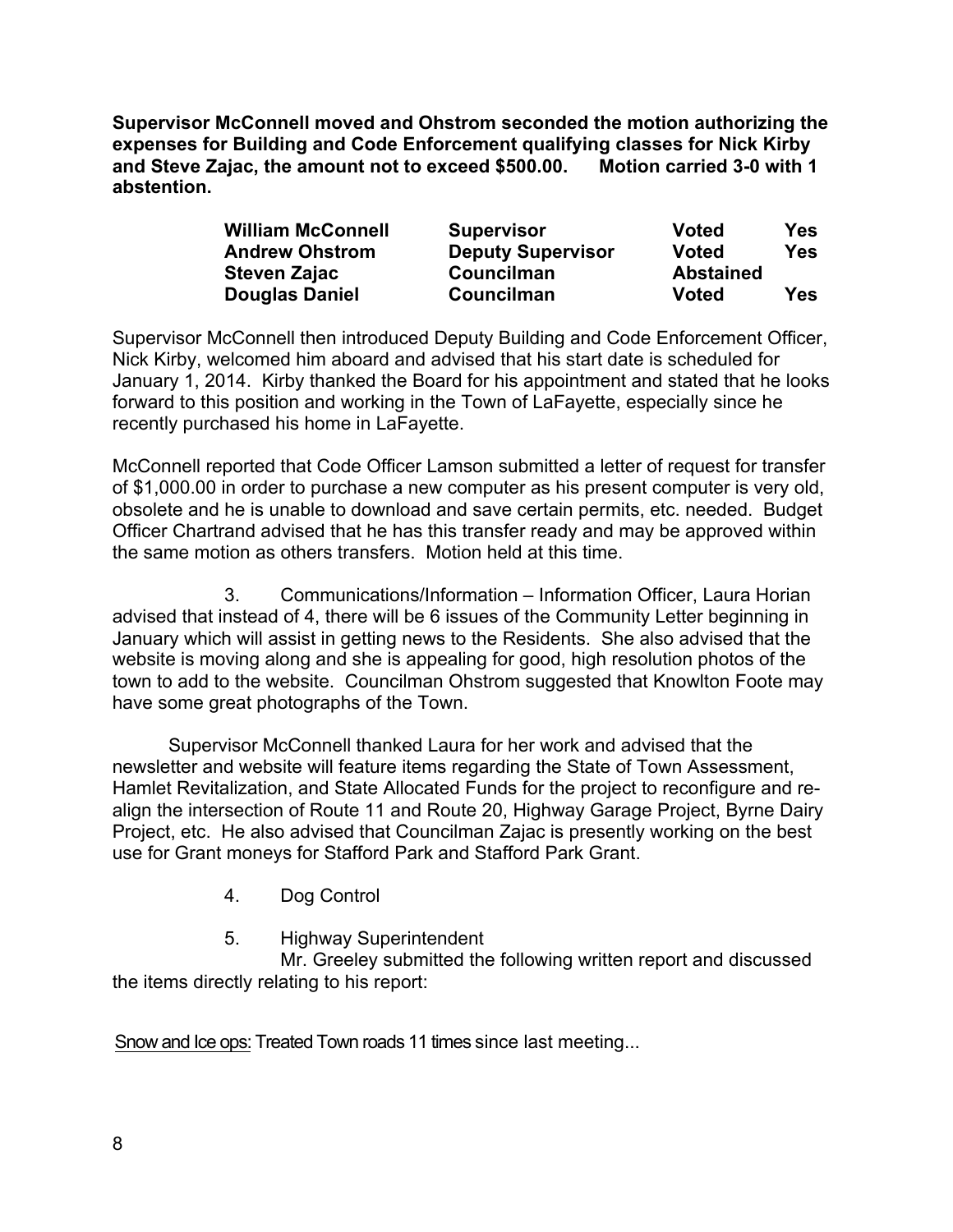Equipment: received a contract from Vantage on trading out the Volvo EW160C to a EW180C.

Need Board approval to accept contract pending inspection and test drive... Need to take

Wheel hubs off inventory list to surplus on the Plow truck VIN#: 1HTTEAER1XJ003086. The

hubs were changed out to Bud wheels. Town of Woodstock offered to buy them both for

\$500.00 since they can use as spares. I made a voucher out for them... LaFavette Beach:

there is a flooding problem at the beach due to beavers... They keep damning up the water by-

pass behind the pool area. Cleaned out several times, with no luck. At the present time, there

is at least 5 times the capacity of water behind pool so almost impossible to drain pool through

an 8" drain pipe. Solutions? Trap Beavers and relocate redesign the water by-pass system...

Windows XP operating system will no longer be supported for critical updates after April 2014...

Computers that are using XP will have to change to Window 7 or 8.

Highway Garage: will meet with C&S Engineering to walk property prior to test holes being dug

on Wednesday December 11<sup>th</sup>.

**Councilman Zajac moved and Daniel seconded the motion authorizing the Highway Superintendent Greeley to evenly swap the 2011 EW180C E Volvo with a 60 day warranty for the major components, to replace the 2011 EW160C model as offered by Vantage Equipment. Motion carried 4-0.**

| <b>William McConnell</b> | <b>Supervisor</b>        | Voted        | <b>Yes</b> |
|--------------------------|--------------------------|--------------|------------|
| <b>Andrew Ohstrom</b>    | <b>Deputy Supervisor</b> | <b>Voted</b> | Yes        |
| <b>Steven Zajac</b>      | Councilman               | Voted        | Yes        |
| <b>Douglas Daniel</b>    | Councilman               | <b>Voted</b> | Yes        |

**Councilman Ohstrom moved and Daniel seconded the motion to remove the Bud wheel hubs from inventory list and list them as surplus as they are no longer needed by the Town of LaFayette. Motion carried 4-0.**

| <b>William McConnell</b> | <b>Supervisor</b>        | <b>Voted</b> | <b>Yes</b> |
|--------------------------|--------------------------|--------------|------------|
| <b>Andrew Ohstrom</b>    | <b>Deputy Supervisor</b> | <b>Voted</b> | <b>Yes</b> |
| <b>Steven Zajac</b>      | Councilman               | <b>Voted</b> | <b>Yes</b> |
| <b>Douglas Daniel</b>    | Councilman               | <b>Voted</b> | <b>Yes</b> |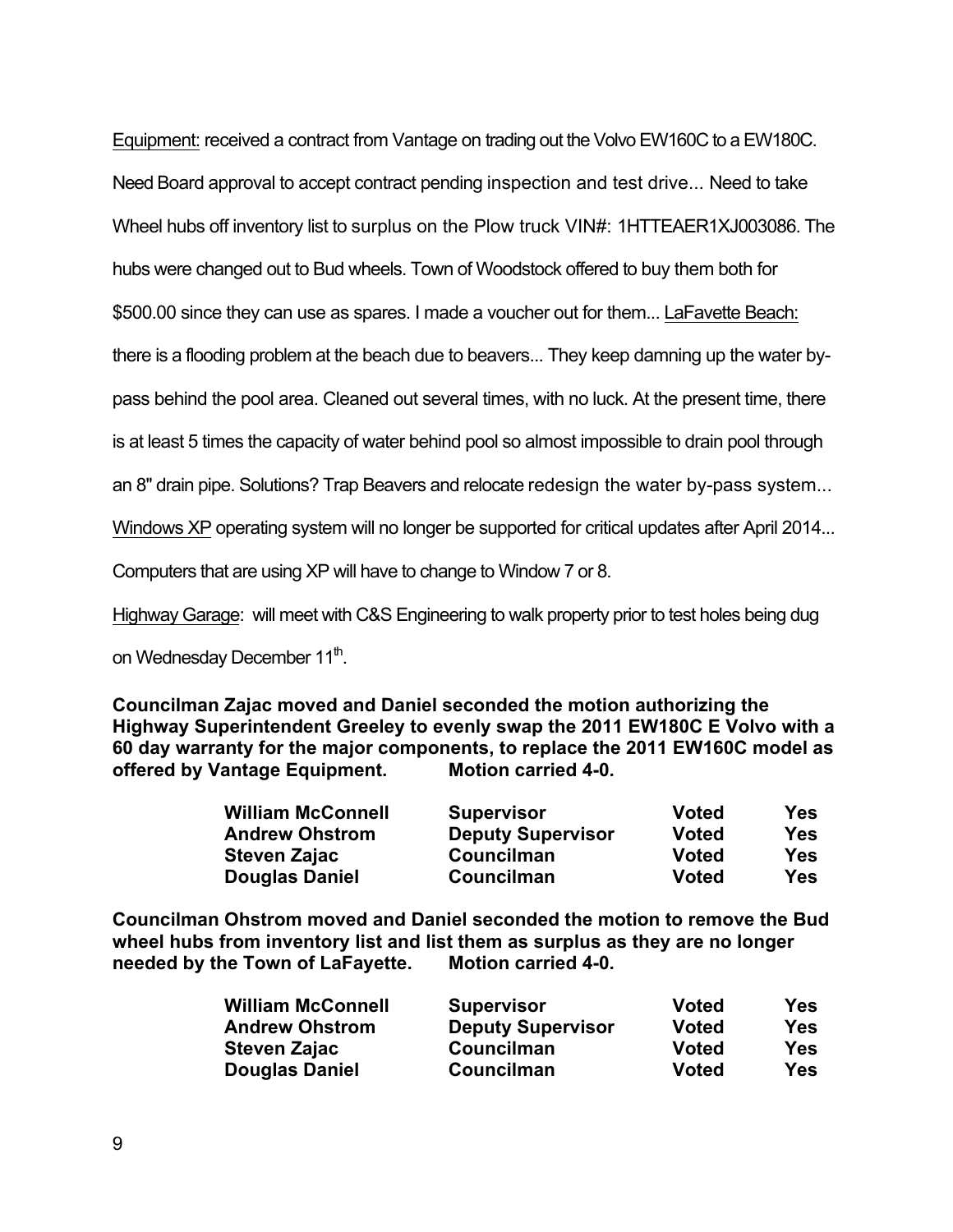*Budget Officer, Tom Chartrand requested to go ahead of the Agenda to give the Supervisors Monthly Report as he needed to get to his next meeting in Otisco.*

12. Supervisor's Report

a. Monthly report submitted.

Budget Officer Chartrand advised of the following list of transfer of appropriations and that the Supervisor will need to make end of the year budget transfers.

Transfer of Appropriations

#### GENERAL FUND

To:

|       | A <sub>14</sub> 10.4 | <b>Town Clerk</b> | Contractual  | 1,000.00 |
|-------|----------------------|-------------------|--------------|----------|
|       | A5010.4              | Supt. of Highways | Contractual  | 270.00   |
|       | A5132.2              | Garage            | Equipment    | 230.00   |
|       | A5132.4              | Garage            | Contractual  | 3,500.00 |
|       | A8010.2              | Zoning            | Equipment    | 1,000.00 |
|       |                      |                   | <b>TOTAL</b> | 6,000.00 |
| From: | A1990.4              | Contingent        | Contractual  | 5,000.00 |
|       | A8010.1              | Zoning            | Personal     | 1,000.00 |
|       |                      |                   | <b>TOTAL</b> | 6,000.00 |

**Councilman Zajac moved and Ohstrom seconded the motion authorizing the transfer of the above listed funds. Motion carried 4-0.**

| <b>William McConnell</b> | <b>Supervisor</b>        | <b>Voted</b> | <b>Yes</b> |
|--------------------------|--------------------------|--------------|------------|
| <b>Andrew Ohstrom</b>    | <b>Deputy Supervisor</b> | <b>Voted</b> | Yes        |
| <b>Steven Zajac</b>      | Councilman               | <b>Voted</b> | Yes        |
| <b>Douglas Daniel</b>    | Councilman               | <b>Voted</b> | Yes        |

**Councilman Ohstrom moved and Daniels seconded the motion authorizing the Supervisor to make any necessary end of the year budget transfers. Motion carried 4-0.**

| <b>William McConnell</b> | <b>Supervisor</b>        | Voted        | Yes |
|--------------------------|--------------------------|--------------|-----|
| <b>Andrew Ohstrom</b>    | <b>Deputy Supervisor</b> | <b>Voted</b> | Yes |
| <b>Steven Zajac</b>      | Councilman               | <b>Voted</b> | Yes |
| <b>Douglas Daniel</b>    | Councilman               | <b>Voted</b> | Yes |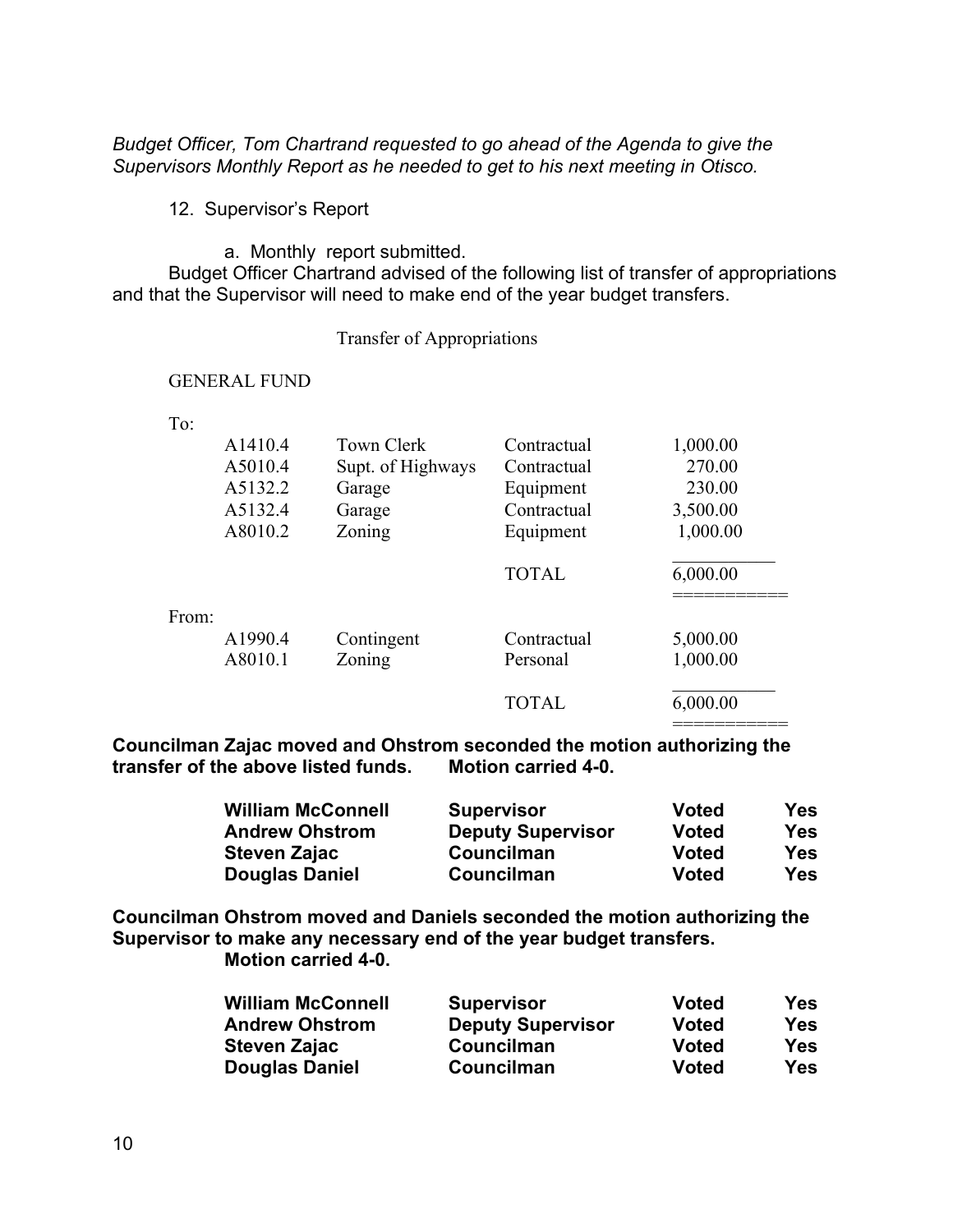Chartrand suggested officially setting the Organizational Meeting date.

**Councilman Daniel moved and Zajac seconded the motion setting January 13, 2014 at 6:00 P.M. as the date and time for the 2014 Organizational Meeting and then the Regular Town Board meeting to follow at 6:30. Motion carried 4-0.**

| <b>William McConnell</b> | <b>Supervisor</b>        | <b>Voted</b> | <b>Yes</b> |
|--------------------------|--------------------------|--------------|------------|
| <b>Andrew Ohstrom</b>    | <b>Deputy Supervisor</b> | <b>Voted</b> | <b>Yes</b> |
| <b>Steven Zajac</b>      | Councilman               | <b>Voted</b> | <b>Yes</b> |
| <b>Douglas Daniel</b>    | Councilman               | <b>Voted</b> | <b>Yes</b> |

# 6. Justice Court

a. Monthly report for Judge Perrin submitted and reviewed.

133 - Total cases; \$14,506 taken in for the month of October.

7. Library Director – Supervisor McConnell asked the Board if they have any questions or comments regarding the Library Minutes or Directors Report. None voiced.

8. Recreation Director Regina Reinschmidt reported that the usual sports activities are ongoing and very busy. The volleyball season, basketball at Grimshaw and ONS were excellent. She also advised that already 100 have signed up for the ski program.

Supervisor McConnell complimented and thanked all the Community Council volunteers for the great job they did for the Tree Lighting Ceremony.

- 9. Parks and Rec
- 10. Tax Collector
- 11. Town Clerk
	- a. Monthly report submitted by Town Clerk Roorda.

b. Roorda advised that on December  $5<sup>th</sup>$  she hosted a Department of Conservation Training Session in the Meeting Room which was attended by several DEC Agents. She further advised that this is a mandatory training session and anyone who failed to attend will lose the privileges of selling hunting/fishing, etc. licenses. The entire DEC transition to a new program takes effect January 2014.

- B. Committees
	- 1. Community Development

2. Emergency Response – Supervisor McConnell advised that the Friday after Thanksgiving, a resident smelled gas coming from Tennessee Gas on Sentinel Heights Road. 911 was called and they notified all the neighboring residents. It turned out to be a 48" valve leak which was quickly shut down and thankfully no one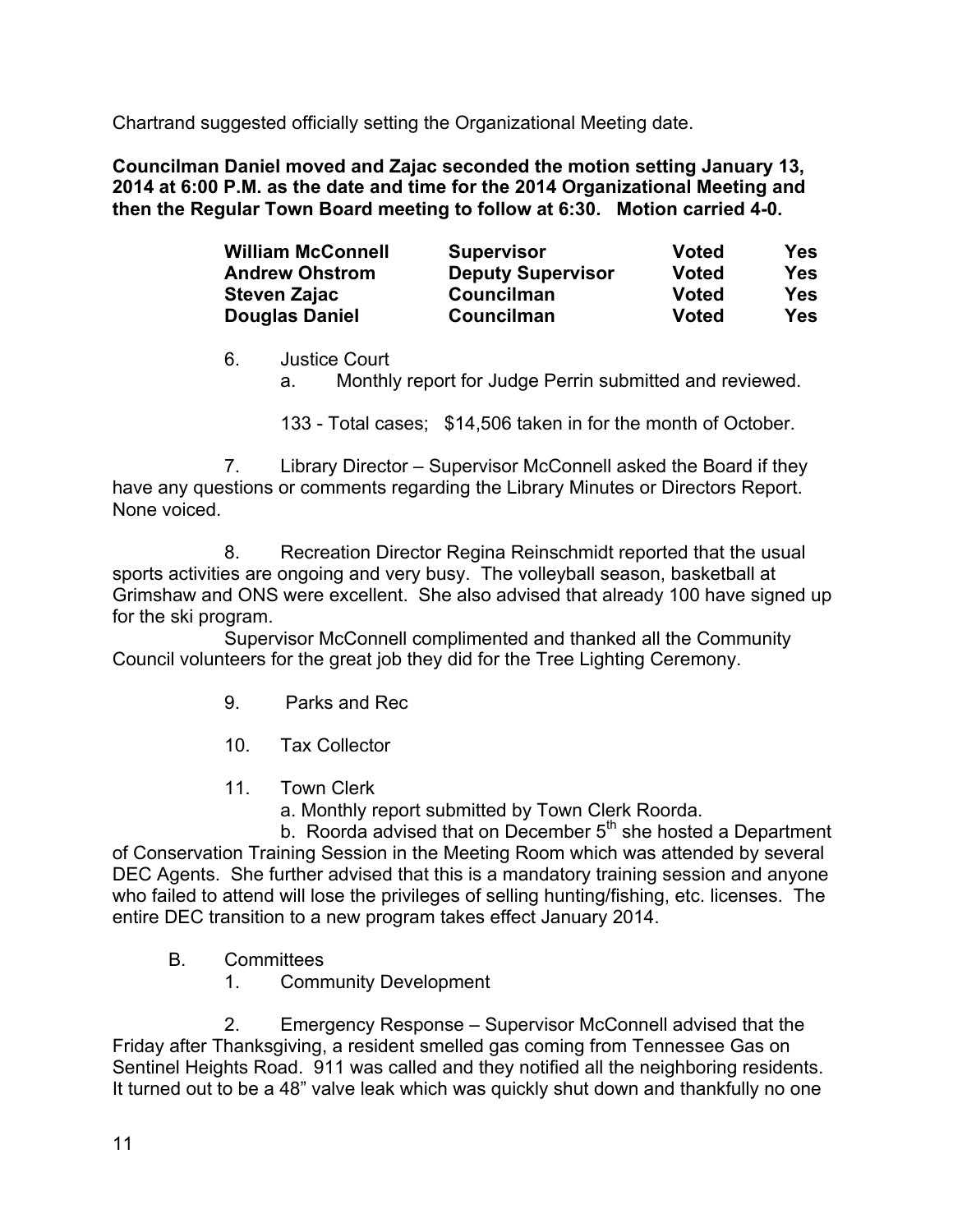was injured. Councilman Daniel has joined the Emergency Response Committee. His experience in the Fire Service will be greatly appreciated on this Committee.

3. Employee Policies and Benefits

4. Environmental and Conservation Advisory – Supervisor McConnell advised that after many years as Chairman of this Committee, Rainer Brocke has resigned. McConnell advised he will be missed and the Town was fortunate for his knowledge and devotion to this Advisory Board. Nancy Mueller has been named as Chair. She has been a member of this Committee for years, was very instrumental in the research done on Hydrofracking and has a lot of knowledge and background related to the issues involved.

5. Highway - McConnell advised that Councilman Zajac will be Chairman of this Committee.

6. Physical Plant – McConnell advised that Steve Zajac and Dennis Lundy will head this Committee

7. Recreation and Youth – Councilman Zajac advised that he met with Regina Reinschmidt and Dave Prince and they will be working together on the upcoming projects.

8. Safety – Councilman Ohstrom advised that they have a meeting scheduled for tomorrow and he will report after.

9. School District Liaisons

10. Service Awards Doug Daniel and Bill McConnell will be heading this Committee.

11. SOTS and OCRRA Liaison – Supervisor McConnell advised that the new Board Member and Councilman Ohstrom will be the Liaisons.

12. SPDES – Councilman Daniels and Supervisor McConnell will be in charge of this committee.

McConnell further advised that David Kubek of the CNY Regional Planning & &Development Board contacted him advising that they will be submitting a grant application to the NYS Dept. of Environmental Conservation (Water Quality Improvement Project Grants Program) in order to assist MS4s with their stormwater management programs. If LaFayette chooses to participate there is no cost to the Town and a resolution needs to be made.

**Councilman Zajac moved and Ohstrom seconded the motion authorizing the Supervisor to sign the Letter of Intent for the Water Quality Improvement Project Grant Application. Motion carried 4-0.**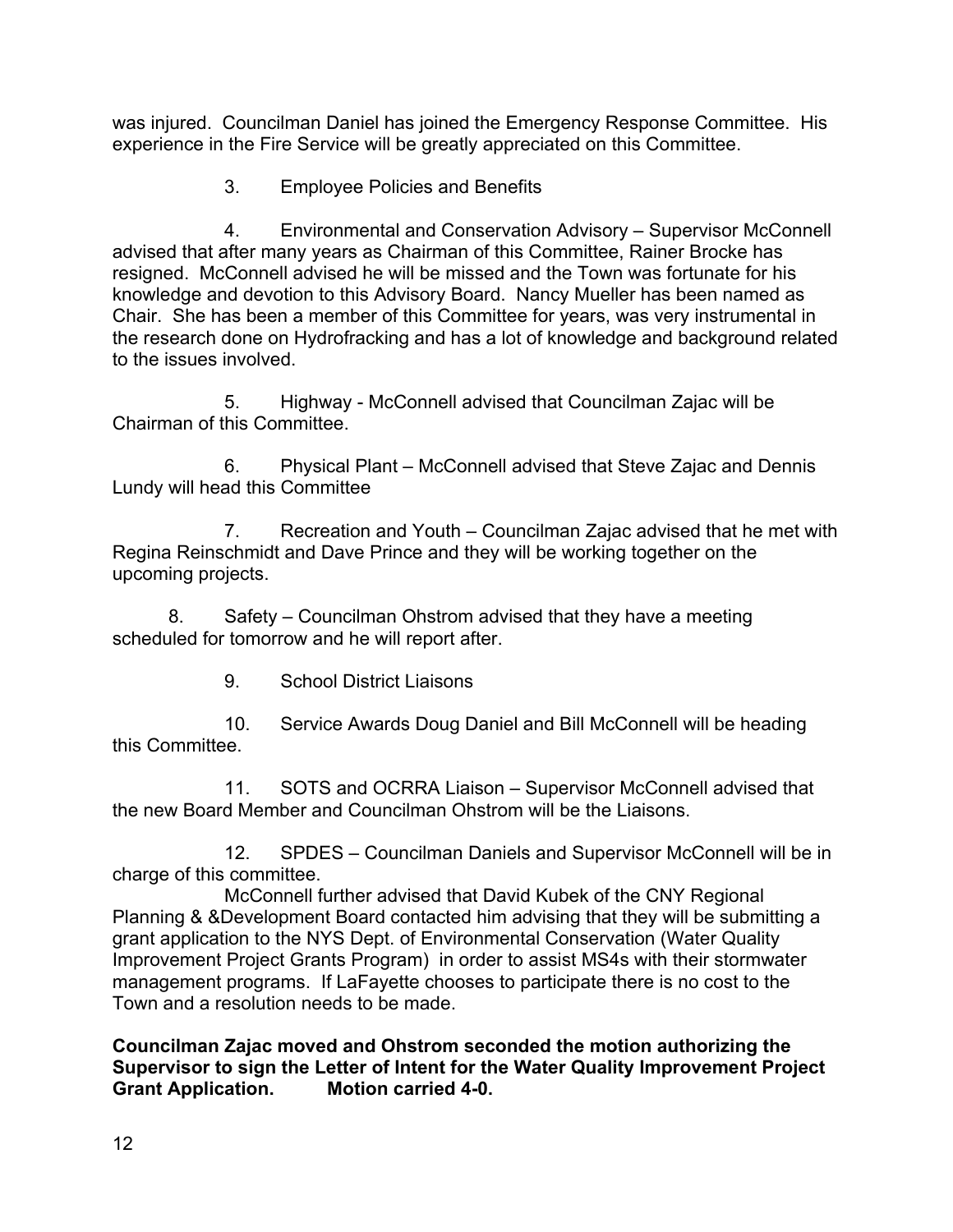| <b>William McConnell</b> | <b>Supervisor</b>        | Voted        | Yes |
|--------------------------|--------------------------|--------------|-----|
| <b>Andrew Ohstrom</b>    | <b>Deputy Supervisor</b> | <b>Voted</b> | Yes |
| <b>Steven Zajac</b>      | Councilman               | Voted        | Yes |
| <b>Douglas Daniel</b>    | Councilman               | Voted        | Yes |

#### 9. LITIGATION & OTHER LEGAL MATTERS

A. Jamesville Grove Insurance- Attorney Gilligan advised that the Insurance renewal expires tomorrow and that he has had no response from the Cohens to his letters regarding this matter. A lengthy discussion took place regarding what steps to take, liability issues and how to ensure protection for the Town. It was determined that Attorney Gilligan will send a default letter via certified mail advising the Cohens that they will be responsible to absorb any liability costs that may happen and Supervisor McConnell will contact our insurance company to see what the cost to put an addendum on our current policy will entail.

- 10. UNFINISHED BUSINESS & ACTIVE PROJECTS
- 11. NEW BUSINESS

A. I.T. Position – Supervisor McConnell advised that Deputy Court Clerk Noah LaRonde has agreed to act as IT Support in a part-time, as needed basis at a rate of \$15.00 per hour. He will oversee security software, assist with any basis computer problems and assist with the new website.

B. Association of Towns Training.

**Councilman Ohstrom moved and Zajac seconded the motion approving Councilman Doug Daniel to attend the "New Town Officials School" to be held in Rochester January 8th – the 10th, 2014 and Doug Daniel and Andy Ohstrom to attend the Association of Towns Annual Training School and Meeting in New York City in February at a cost of no greater than \$700.00 per member. Motion carried 4-0.**

| <b>William McConnell</b> | <b>Supervisor</b>        | Voted        | <b>Yes</b> |
|--------------------------|--------------------------|--------------|------------|
| <b>Andrew Ohstrom</b>    | <b>Deputy Supervisor</b> | <b>Voted</b> | Yes        |
| Steven Zajac             | Councilman               | <b>Voted</b> | Yes        |
| <b>Douglas Daniel</b>    | <b>Councilman</b>        | <b>Voted</b> | Yes        |

C. Vacancy on Town Board – Supervisor McConnell advised that he has approached 3 different people whom were suggested as good candidate to fill the vacancy on the Town Board since Councilman Doolittle relocated to Tully. One of the three, Melanie Palmer is interested, Melanie graduated from Cornell, works at USDA has worked on the Comprehensive Plan, Agricultural Plan, is a native of LaFayette and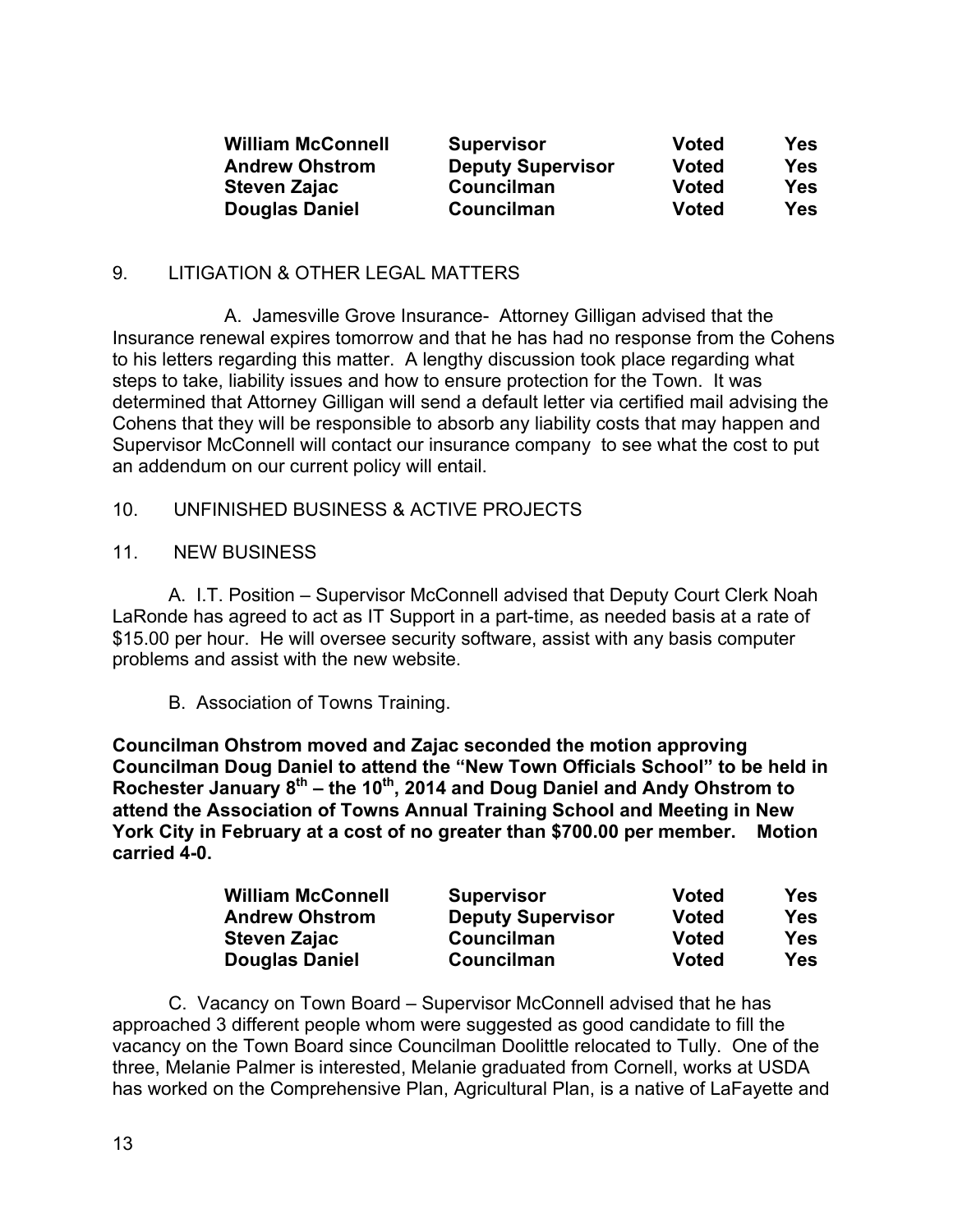still resides in LaFayette. She will be appointed at the January Organizational Meeting to complete 2014 and will need to run for election for the remaining 3 years of the term. Judge Maureen Perrin will swear in and give the oath of office for all elected officials and Supervisor McConnell will swear in Melanie**.**

D. Attorney Gilligan advised that since the change in SEQR and EAF, many municipalities are investigating and passing local legislation expanding their list of Type II actions. A brief discussion took place.

**Supervisor Shute moved and Ohstrom seconded the motion allowing Kevin Gilligan, to move ahead with Local Legislation expanding the list of Type II Actions for projects that don't have any environmental impact on the Town. Motion carried 4-0.**

| <b>William McConnell</b> | <b>Supervisor</b>        | <b>Voted</b> | <b>Yes</b> |
|--------------------------|--------------------------|--------------|------------|
| <b>Andrew Ohstrom</b>    | <b>Deputy Supervisor</b> | <b>Voted</b> | <b>Yes</b> |
| <b>Steven Zajac</b>      | Councilman               | Voted        | <b>Yes</b> |
| <b>Douglas Daniel</b>    | <b>Councilman</b>        | Voted        | <b>Yes</b> |

E. Councilman Ohstrom advised that he reviewed that Upstate Temperature Control contract and that it is very expensive. He has approached Dan Bush of Bush Heating Company regarding hiring him on an hourly basis to maintain the heating systems in the town buildings. Dan currently services the Community Center furnace. Andy will get in touch with Dan again and report back.

12. Suggestions for improvement and positive contributions. – Regina Reinschmidt advised that the recently repaired bridge on Route 20 in Cardiff is very rough and really jolts vehicles around and can be dangerous. She questioned who should be contacted regarding this. Supervisor McConnell advised that he will contact Dept. of Transportation and check if they will take action to rectify this problem.

- 13. Executive Session
- 14. Motion to audit and pay bills.

#### **Councilman Zajac moved and Daniel seconded the motion to audit and pay bills. Motion carried 4 - 0.**

| <b>William McConnell</b> | <b>Supervisor</b> | <b>Voted</b>           | <b>Yes</b> |           |
|--------------------------|-------------------|------------------------|------------|-----------|
| <b>Andrew Ohstrom</b>    | Councilman        | <b>Voted</b>           | <b>Yes</b> |           |
| <b>Steve Zajac</b>       | Councilman        | <b>Voted</b>           | <b>Yes</b> |           |
| <b>Doug Daniel</b>       | Councilman        | <b>Voted</b>           | Yes        |           |
| <b>General Fund</b>      |                   | 4418-4459 \$ 24,459.18 |            |           |
| <b>Highway Fund</b>      |                   | 4460-4471              | \$         | 18,959.35 |